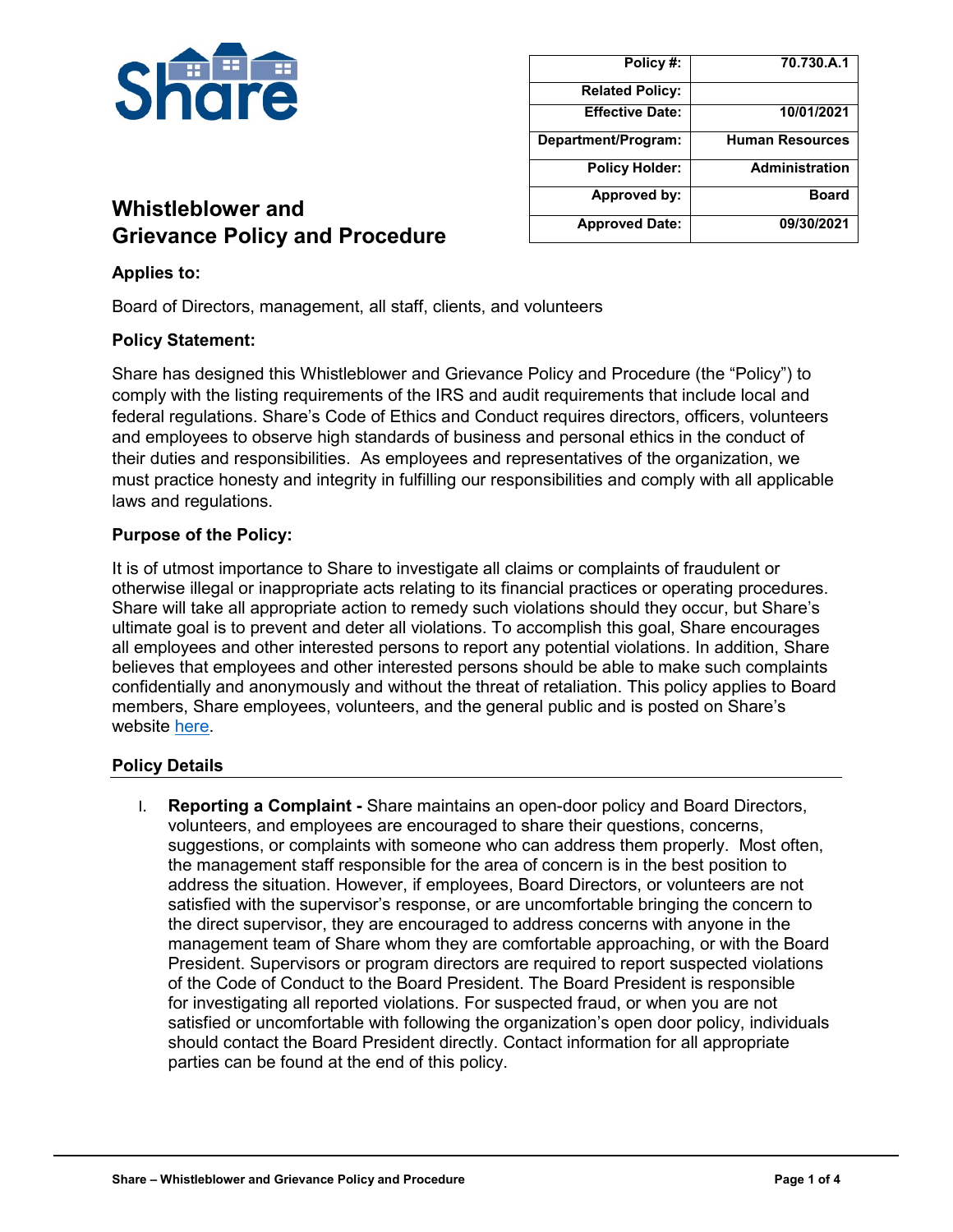

Complaints may be oral, but employees or other interested persons are encouraged to put their complaints in writing. The complaint should be detailed and should contain as much factual information as possible rather than speculation or guessing. Share may or may not decide to pursue an investigation of the complaint, based upon the content of the complaint. All complaints should be made in good faith and with the reasonable belief that a violation has occurred or may occur in the future. If the complaint is found to have been made maliciously, knowingly to be false, or in bad faith, the employee's actions will be viewed as a serious disciplinary offense and the employee will face appropriate disciplinary action, which may include discharge.

If an employee, volunteer, board director, or other interested person believes that Share or any of its directors, officers, employees or agents has engaged in fraudulent or otherwise illegal or inappropriate acts relating to Share's policies, that person should report the potential violation directly to the Board President or any of the officers of the board.

Employees or other interested persons may make complaints anonymously if they so choose. The complaint may be delivered by mail, email, or in person. Additionally, complaints may be filed on the Share website by submitting a contact form [here.](https://sharevancouver.org/contact/) All complaints should be marked "Confidential" and "Private" when possible.

The complainant should submit the complaint as soon as possible but no later than 60 calendar days after alleged violation. The timeline for resolving a complaint will vary depending on the severity of the claim and the method of reporting. However, the complaint will be addressed with a response from Share and a course of action within 3 days and a resolution will be sought within 30 days of submission date that will explain the position of Share and/or offer options for resolution or mediation.

II. **Investigating a Complaint -** The Board President shall investigate and resolve all reported complaints and allegations concerning violations. At his/her discretion, the President may advise the Executive Director and/or Executive Committee and/or the Finance Committee and/or full board. The Board President will determine whether enough evidence exists to begin a formal investigation. The Board President may confer with other internal (e.g., management) and external (e.g., outside counsel or independent auditors) advisors in making this determination. If the Board President determines that a formal investigation should be made, the full Board shall review all of the facts and evidence in existence and decide as to whether a formal investigation should proceed. If the full Board decides that a formal investigation is appropriate, then the Board President shall oversee and conduct the formal investigation in accordance with the guidelines in this Policy. The Board President shall regularly report progress to the full Board and shall make a final report when the investigation is completed. The Board President may retain outside counsel or other advisors if he/she deems it necessary to carry out the investigation. The Board President shall communicate his/her decision to the person who made the complaint (unless it was made anonymously), the Finance Committee and Board of Directors and members of management when appropriate.

All parties involved with a complaint or subsequent investigation shall treat all correspondence confidentially and shall not reveal any information about the complaint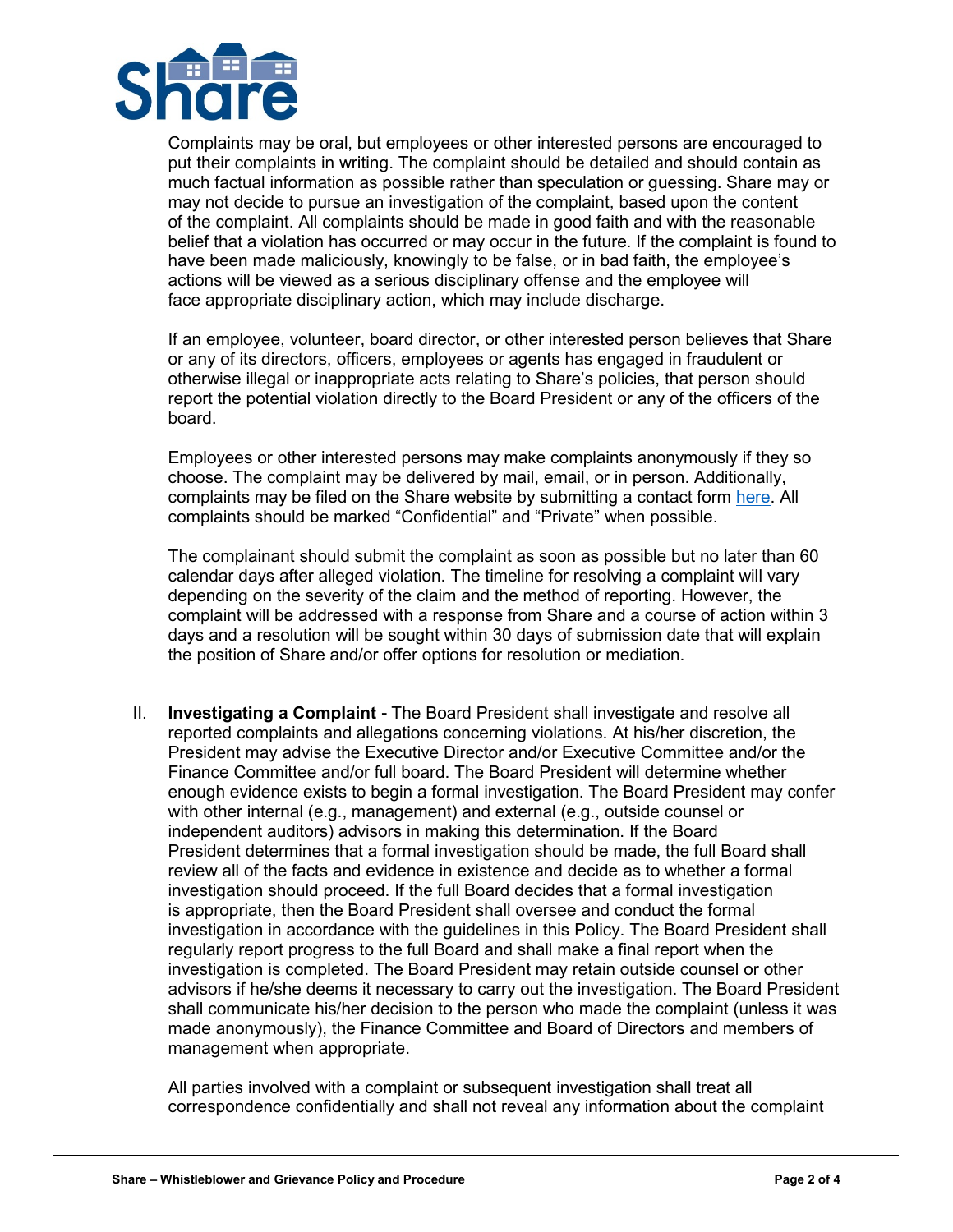

to another party unless such a communication is necessary and authorized in conjunction with the investigation or this Policy.

The Finance Committee of the board of directors shall address all reported concerns or complaints regarding corporate accounting practices, internal controls or auditing. The Board President shall immediately notify the Treasurer who will then notify the full committee of any such complaint, and work with the committee until the matter is resolved.

If the Board President determines that there is insufficient evidence to proceed with a formal investigation, then he/she shall report this finding to the board and the board shall retain any documents associated with the initial investigation in accordance with Section VII of this Policy.

- III. **Confidentiality -** Violations or suspected violations may be submitted on a confidential basis by the complainant or may be submitted anonymously. Reports of violations or suspected violations will be kept confidential to the extent possible, consistent with the need to conduct an adequate investigation.
- IV. **Corrective Action -** After the formal investigation, the Board President, Committee or full board shall determine what corrective action, if any, is appropriate. The Board President shall, when appropriate, inform Share management of a violation so that management may take the appropriate or required corrective action, including reporting the violation to the appropriate governmental authorities. Any employee who violates any Law or Company policy regarding Financial Practices will face appropriate disciplinary action, which may include discharge.
- V. **Retaliation Not Permitted -** Share, employees and/or agents of Share may not discharge, demote, suspend, threaten, harass or in any other manner discriminate against a person with respect to the employee's employment because of any lawful act done by the employee:
	- A. to provide information or otherwise assist in an investigation by a federal regulatory authority, law enforcement agency or any person authorized to investigate a complaint or with supervisory authority over the employee relating to or involving a violation of any federal fraud statute, or regulations or any other Law relating to fraud; or
	- B. to file, cause to be filed, testify, participate in or otherwise assist in a proceeding or investigation relating to or involving a violation of any federal fraud statute, or regulations or any other Law relating to fraud; or
	- C. to submit a complaint pursuant to this Policy (unless submitted in bad faith). An employee who retaliates against another employee in violation of this Policy will face appropriate disciplinary action, which may include discharge.
- VI. **Retention of Documents -** All complaints submitted in written form and all written materials produced or acquired pursuant to an investigation under this Policy shall be kept confidential to the extent possible (consistent with the need to conduct an adequate investigation) and shall be retained by the Board for not less than seven years.